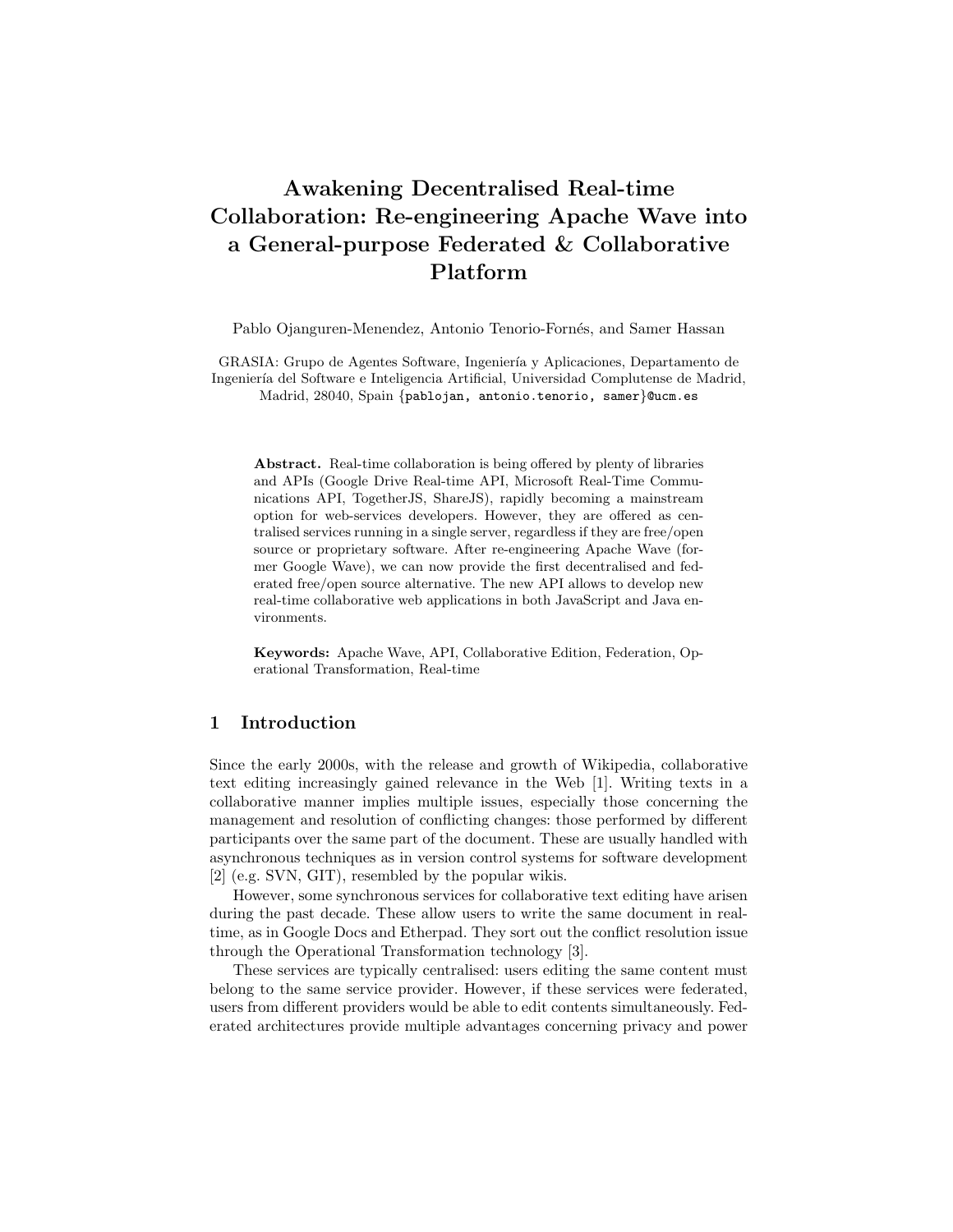distribution between users and owners, and avoid the isolation of both users and information in silos [4].

The rest of this paper is organised as follows: first, Operational Transformation frameworks' state of the art is outlined in Section 2. Section 3 depicts the reengineering approach and used technologies and tools. Concepts of the Wave Platform and changes made are explained in Section 4. Afterwards, the results are discussed in Section 5. Finally, conclusions and next steps are presented in Section 6.

## 2 State of the Art of Real-time Collaboration

The development of Operational Transformation algorithms started in 1989 with the GROVE System [5]. During the next decade many improvements were added to the original work and a International Special Interest Group on Collaborative Editing (SIGCE) was set up in 1998. During the 2000s, OT algorithms were improved as long as mainstream applications started using them [6].

In 2009, Google announced the launch of Wave [7] as a new service for live collaboration where people could participate in conversation threads with collaborative edition based on the Jupiter OT system [8]. The Wave platform also included a federation protocol [9] and extension capabilities with robots and gadgets. In 2010 Google shutted down the Wave service and released the main portions of the source code to the Free/Open Source community. Since then, the project belongs to the Apache Incubator program and it is referred as Apache Wave. Eventually, Google has included Wave's technology on some other products, such as Google Docs. Despite its huge technological potential, the final product had a very constrained purpose and hardly reusable implementation.

Other applications became relevant during that time, such as the Free Libre Open Source Software (FLOSS) Etherpad. However, it was mostly after the Google Wave period when several FLOSS OT client libraries appeared, allowing integration of real-time collaborative edition of text and data in applications. The most relevant examples are outlined as follows.

TogetherJS [10] is a Mozilla project that uses the WebRTC protocol for peerto-peer communication between Web browsers in addition to OTs for concurrency control of text fields. It does not provide storage and it needs a server in order to establish communications. It is a JavaScript library and uses JSON notation for messages.

ShareJS [11], is a server-client platform for collaborative edition of JSON objects as well as plain text fields. It provides a client API through a JavaScript library.

Goodow [12], is a recent FLOSS framework copying the Google Drive Real-Time API with additional clients for Android and iOS, while providing its own server implementation.

On the other hand, Google provides a Real-Time API as part of its Google Drive SDK [13]. It is a centralised service handling simple data structures and plain text.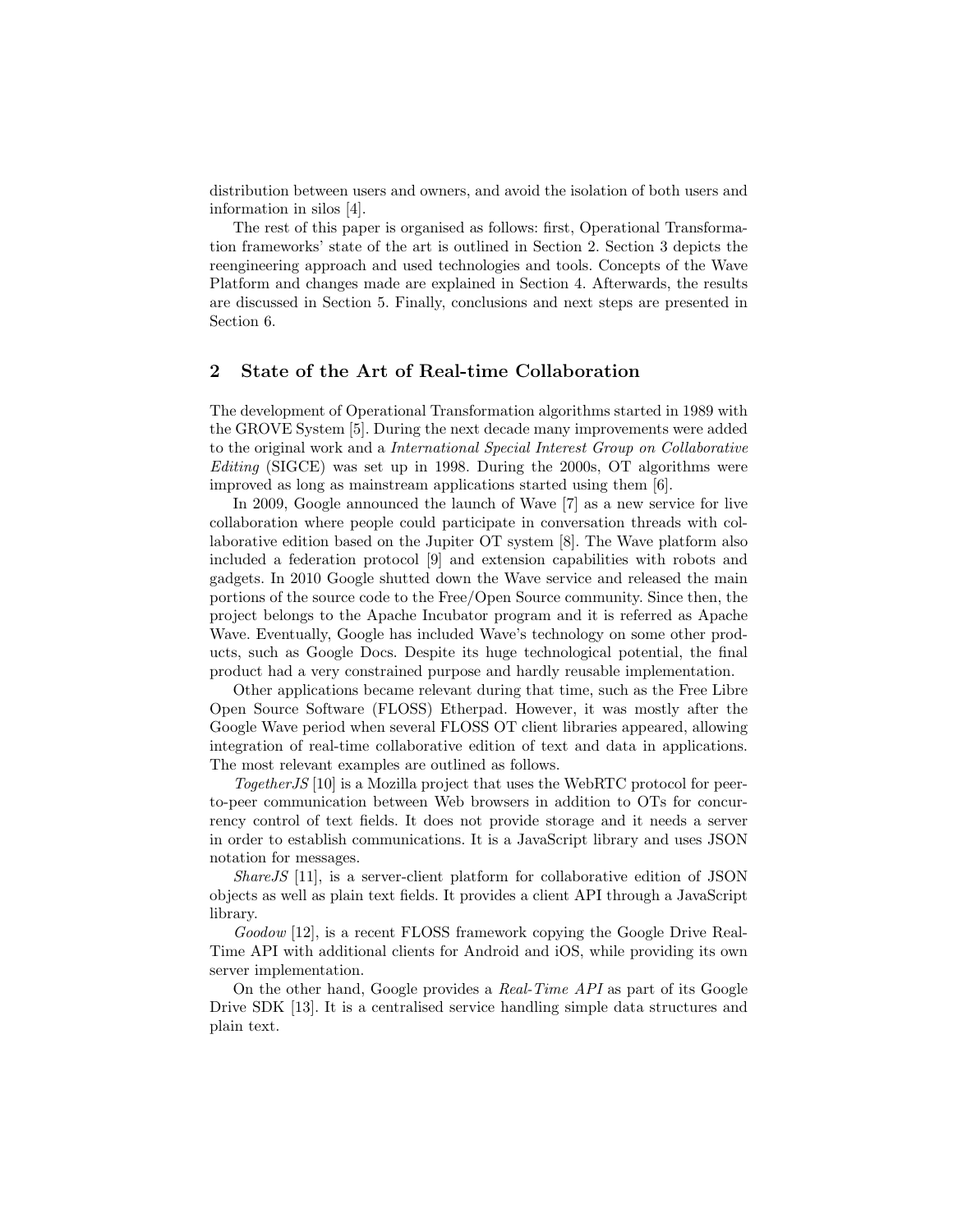In general, these solutions are centralized. Despite their claim of focusing in collaboration, users from different servers cannot work or share content. They just provide concurrency control features without added value services like storage and content management. They mostly allow collaborative editing of simple plain text format.

# 3 Reengineering: technologies and tools

This section summarises the procedure followed to re-engineer and build a generic Wave-based collaborative platform, together with the technologies used.

Wave in a Box [14] is the FLOSS reference implementation of the Apache Wave platform, which supports all former Google Wave protocols and specifications [15] and includes both implementations of the Server and the Client user interface. Most of its source code is original from Google Wave and was provided by Google, although it was complemented with parts developed by community contributors.

In particular, the Client part has been used as ground to develop the new API, with same technologies: Java and the Google Web Toolkit (GWT) FLOSS framework [16]. The Client is written in Java but is compiled and translated into JavaScript by GWT in order to be executed in a web-browser.

The lack of technical documentation forced to perform a preliminar extensive source code analysis outcoming documentation and UML diagrams. Then, initial developments within the Wave client were performed to assess whether the Apache Wave implementation could be used to develop new applications within fair parameters of quality and cost.

New general functionality was added in separated components, on top of underneath layers such as the federation protocol and server storage system. This has proved the feasibility of reusing the original code and Wave core features. The new source code is GWT-agnostic in order to be reusable in Java platforms. GWT is used to generate just the top JavaScript layer.

Concerning software testing, the JavaScript framework Jasmine [17] was used in addition to existing unit tests. The developed test suite for the API attacks the public API functions in a web-browser environment testing new layers together with the rest of the architecture stack.

The development has been tracked and released in a public source code repository [18]. It includes documentation and examples on how to use the API. Besides, during the development process, several contributions have been made to the Apache Wave Open Source community, in the form of source code patches, documentation and diagrams.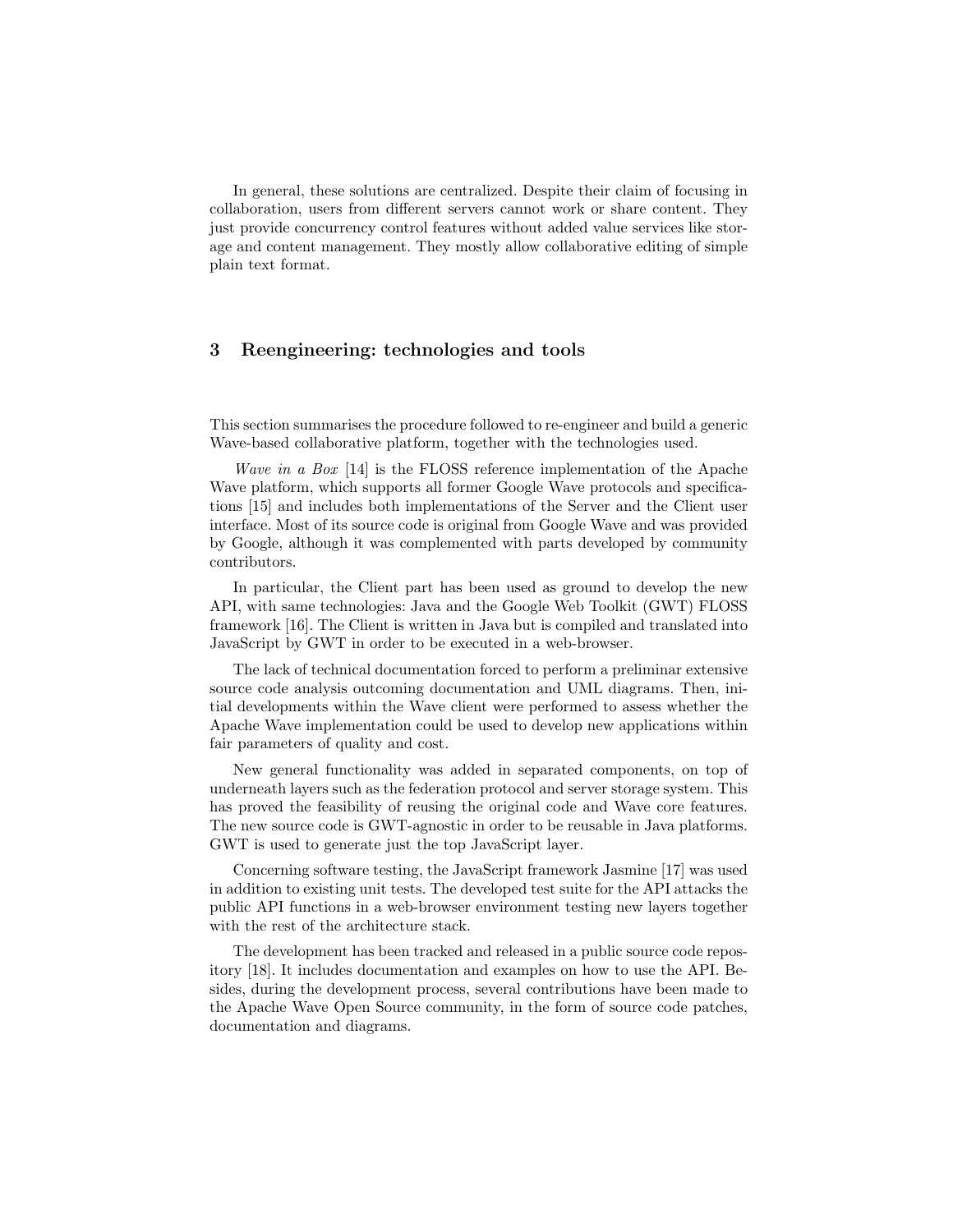## 4 Generalising the Wave Federated Collaborative Platform

This section shows the fundamentals of the Wave platform and how they have been used to turn Wave into a general-purpose platform unlike the former conversation-based one.

#### 4.1 Conversations: Wave Data Models & Architecture

This subsection exposes the conversation approach of Apache Wave, its data models and general architecture. From a logical point of view, the Wave platform handles two data models: the *Wave Data Model* [19] and the *Wave Conversa*tional Model [20]. First, the Wave Data Model defines general data entities used within the platform:

- Participant: user of the platform. It may be a human or a robot [7].
- Document: recipient of collaborative real-time data.
- Wavelet: set of Documents shared by a set of Participants.
- Wave: set of Wavelets sharing the same unique identifier.

Documents are the smallest entity that can store data which can be edited in a collaborative way. Documents are logically grouped in Wavelets. In addition, a Wavelet has a set of participants, which are able to access –read and edit– those Documents. Finally, the Wave Data Model defines the Wave concept as just a group of Wavelets sharing the same Wave identifier.

Data is represented in XML and the Wave Operational Transformation (OT) system [21] provides the concurrency control and consistency maintenance for editing this XML in a Document by multiple users at the same time. It also generates events to notify changes to other parts of the system, locally or remotely. XML is used to represent two types of data: rich *Structured Text* in a HTML-like format and Abstract Data Types (ADTs) like maps, lists, sets, etc.

On the other hand, the Wave Conversational Model was defined to manage Conversations, the major concept of the Wave product. A Conversation is a Wavelet having a set of participants, and a set of Documents supporting the Conversation Thread. A Conversation Thread is compound of Documents storing paragraphs as Structured Text and a Document storing the tree-structure of those paragraphs using ADTs. Conversation Metadata is also stored as a Document using ADTs. This schema is summarised below in Figure 2.

Those data models are implemented in separated layers of the Wave Client architecture as it is shown in Figure 1. All the components of this architecture are developed, packaged and deployed as an unique Java/GWT application.

#### 4.2 General-Purpose Collaboration: Generalising the Wave Data Model & Architecture

Last section outlined the Wave's general data model that could be used in alternative ways. This section introduces a general approach to use it (the Wave Content Model) and a mechanism to consume it (the Wave Content API).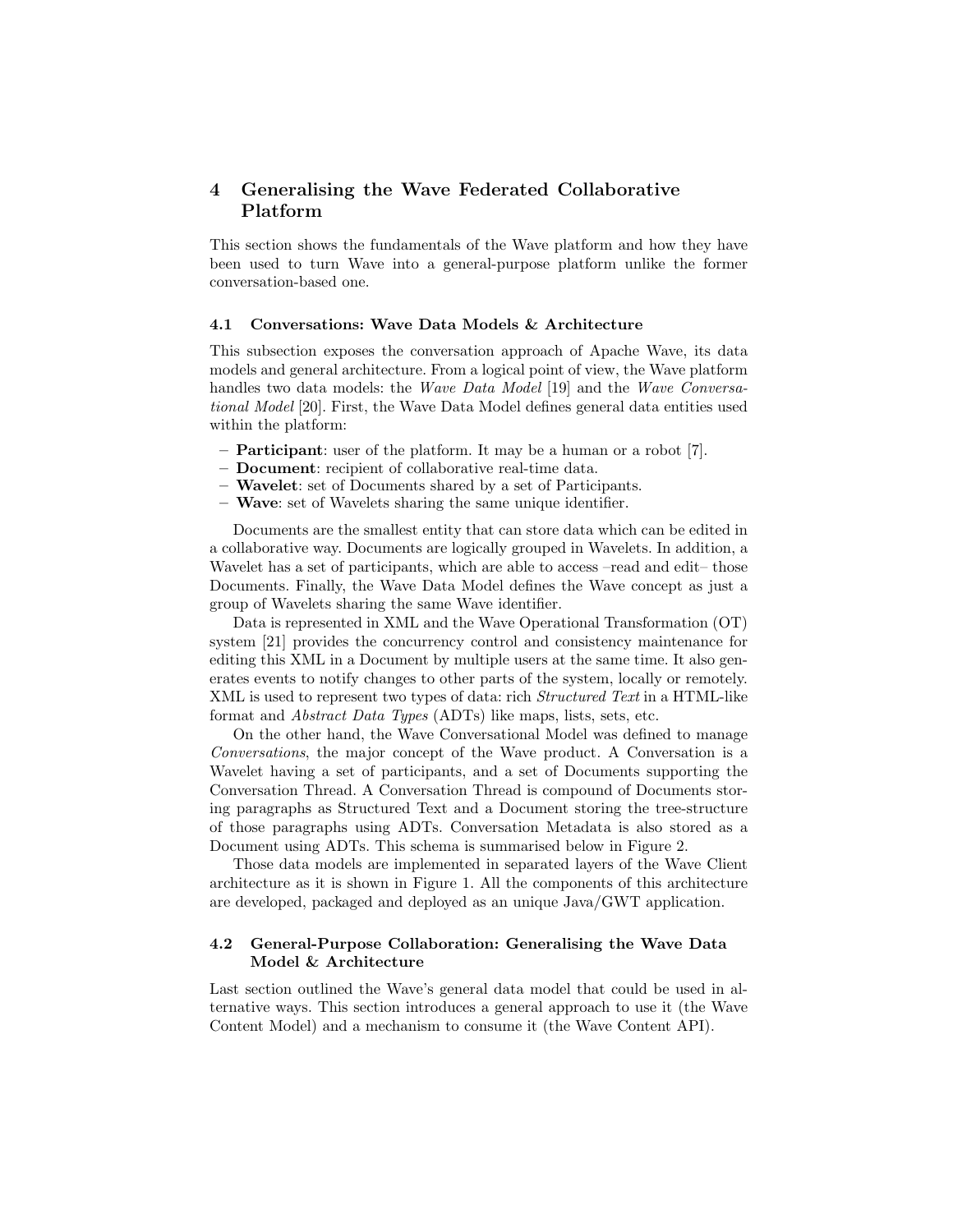

Fig. 1. Wave Client architecture

The Wave Content Model This is a new general-purpose and dynamic data model replacing the former Wave Conversational Model (see Figure 2). It allows to edit Abstract Data Types collaboratively on real-time by different users.



Fig. 2. Wave Data models

The main task was to develop a suitable layer that allows to dinamically create and handle ADTs within Documents of a Wavelet. ADTs are Java classes managing part of the Document content in a particular way. They can be combined declaring new compound types. The Conversation Thread implementation is an example of inmutable compound type as long as inner data structure can't be change on execution.

However, to provide a dynamic composition of ADTs, a Composite pattern [22] is applied. Such pattern defines a hierarchy of data types that can be combined and nested: map, list and string values. Each type is backed by the matching ADT; these new data types control where and how to create and handle ADTs instances within Documents:

This dynamic model is named the Wave Content Model. For the shake of clarity, a Wave is now called Content Instance, and it provides a main Wavelet where arbitrary data types can be stored dynamically starting from a provided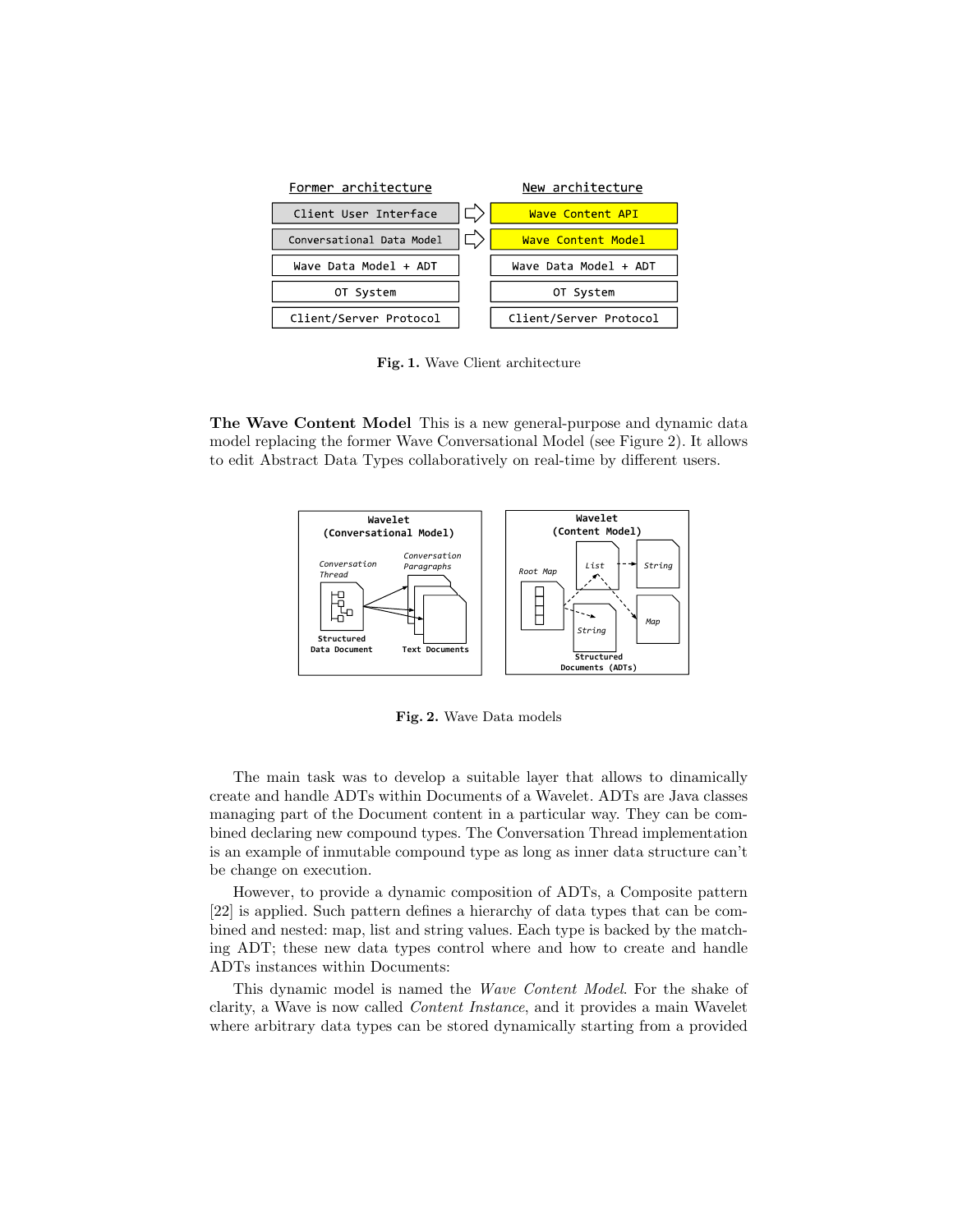root map. Applications can add new instances of lists and maps to this root or their nested lists and maps, and eventually store string values.

From the architecture perspective, all existing components related to Conversations have been discarded. In particular, the two top layers of the architecture have been replaced (see Figure 1). First, the Wave Conversational Model by the new Wave Content Model. Second, in order to consume the new model in a general way -not just by one single application- the old client is replaced by an API as it is depicted below.

The Wave Content API With the new Wave Content Model any application could use collaborative data structures. However, according to the technology used in the Apache Wave implementation, just new Java or GWT Web Applications could use them directly. With the aim of delivering these new capabilities to any Web Application developed in any technology, a JavaScript API has been built.

Although GWT eventually translates Java code into JavaScript, this is not suitable to be consumed directly by non-GWT JavaScript code in a web-browser environment, for several reasons: the exception handling is not understood by outer code, and GWT-generated JavaScript syntax is obfuscated.

JSNI and Overlay Types [16] are features of GWT allowing to write arbitrary native JavaScript code and objects integrated transparently with Java code. These features have been used to develop a native JavaScript layer, following the Proxy pattern, which exposes the Wave Content Model functionality as an API. A summary of the features provided by the API follows:

- Session management: controls user authentication and life cycle of content instances and
- Content Instance management: Maps, lists and strings are created through a provided factory and a root map is provided as a hook.
- Data types management: exposes type-specific operations such as the addition of an element to a list or getting map keys.

#### 5 Discussion

This paper introduces the only federated platform for real-time collaboration available nowadays. However, using Wave as its starting point involves some issues.

There are several critiques concerning the complexity of the Wave OT system [11]. Its highly complex implementation –together with the lack of good documentation– causes the maintenance of the source code to be a hard task. However, OT systems are inherently complex and to design OT-based languages and control algorithms require knowledgeable people.

Some existing OT implementations are simpler, using the JSON language and a smaller set of OT operations [11] [12]. In contrast, Wave uses XML dialects that supports both, rich text edition straight away and structured data, instead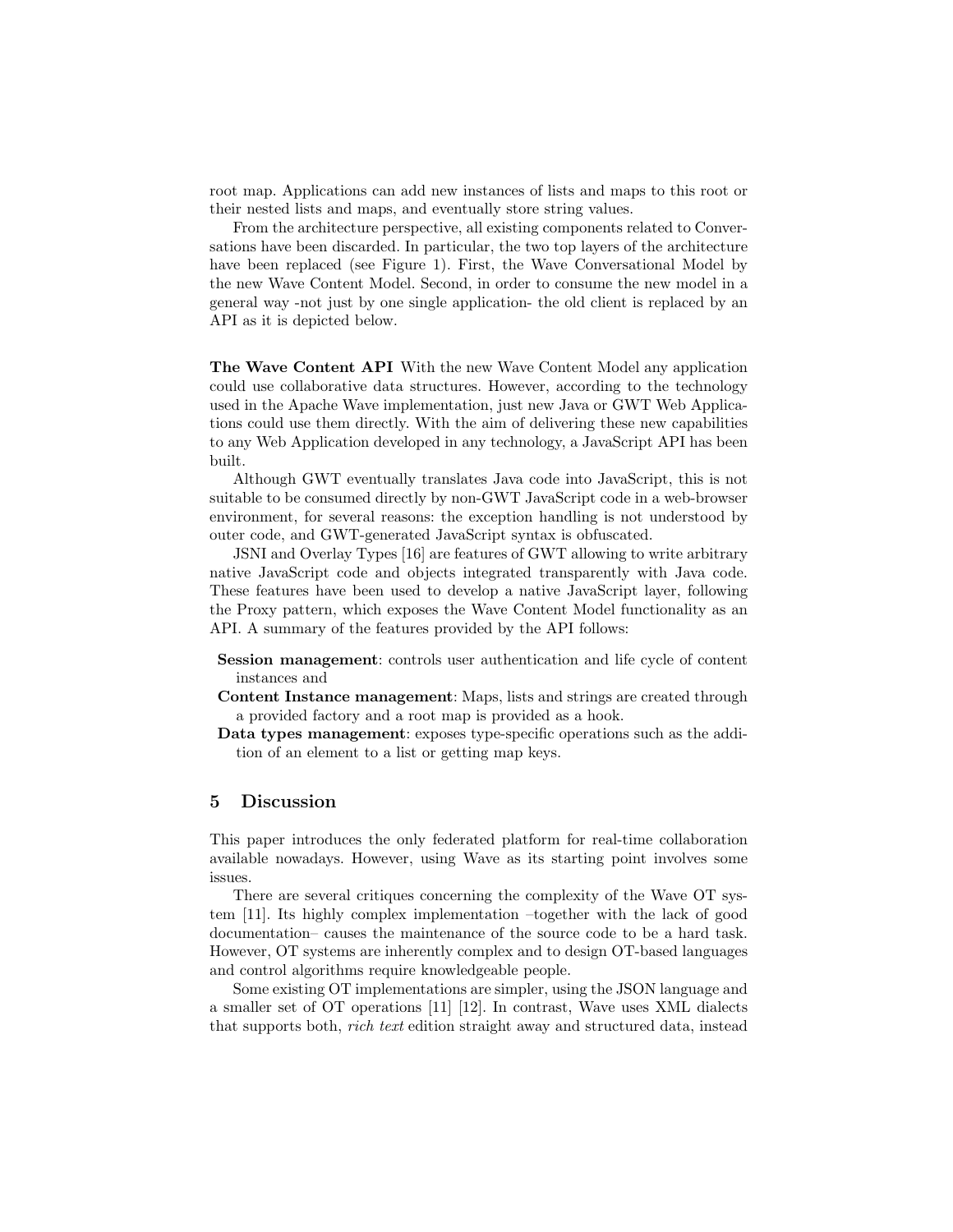of just plain text and JSON. Wave is the only open OT system providing full rich text and text annotations.

Regarding the API design, it works with data structures (map, list) –as the Google Drive Real-Time API–, in contrast with direct JSON objects. It is hard to conclude which approach is more appropriate for third-party developers since the lack of information about the adoption level and critics in both cases.

Java/GWT as implementation language and Jetty as the HTTP server [23], could be seen as a pitfall as long as nowadays trends are to develop using JavaScript directly and to use high-performance servers. However, GWT is still a highly adopted and mature project which a strong community. And from the server perspective, it would be easy to adapt the code to run in non-blocking IO servers [24], extending the life of the original source code.

### 6 Concluding Remarks

A federated platform to develop web applications with real-time collaborative editing capabilities has been presented in the previous sections. It has been developed as a generalisation of the Apache Wave platform, the FLOSS project formerly known as Google Wave.

Nowadays there is no other federated (or distributed) platform for real-time collaboration. Moreover, this work takes the Wave Federation Protocol further, making it a general protocol. Thus, now on top of the Wave Content Model anyone can define new inter-operable collaborative data formats for text documents, spreadsheets, drawings, games, social media, social activity, etc. New applications could adopt them using an existing provider or becoming a new one. Providers can scale on interoperability since OT storage system is agnostic from underlaying content. Clients just need to be aware of data formats.

The provided API is a functional alternative to existing collaborative platforms. It provides a full-stack of software ready to be deployed, with functionalities only comparable with the proprietary Google Drive Real-Time API. Features such as the participation model, content storage and capabilities to search and manage contents, are already included in the Apache Wave platform but not implemented in any alternative.

The API is offered in JavaScript, to be integrated in web applications. Besides, a Java version will be soon released, in order to allow also Android and Java applications to have collaborative capabilities.

This work shows the unexplored high potentials of Google's original development, in spite of its complexity and lack of documentation. Thus, this work steps out engineering challenges for reusing Apache Wave and we hope it paves the way for other researchers and developers.

#### Acknowledgments

This work was partially supported by the Framework programme FP7-ICT-2013- 10 of the European Commission through project P2Pvalue (grant no.: 610961).